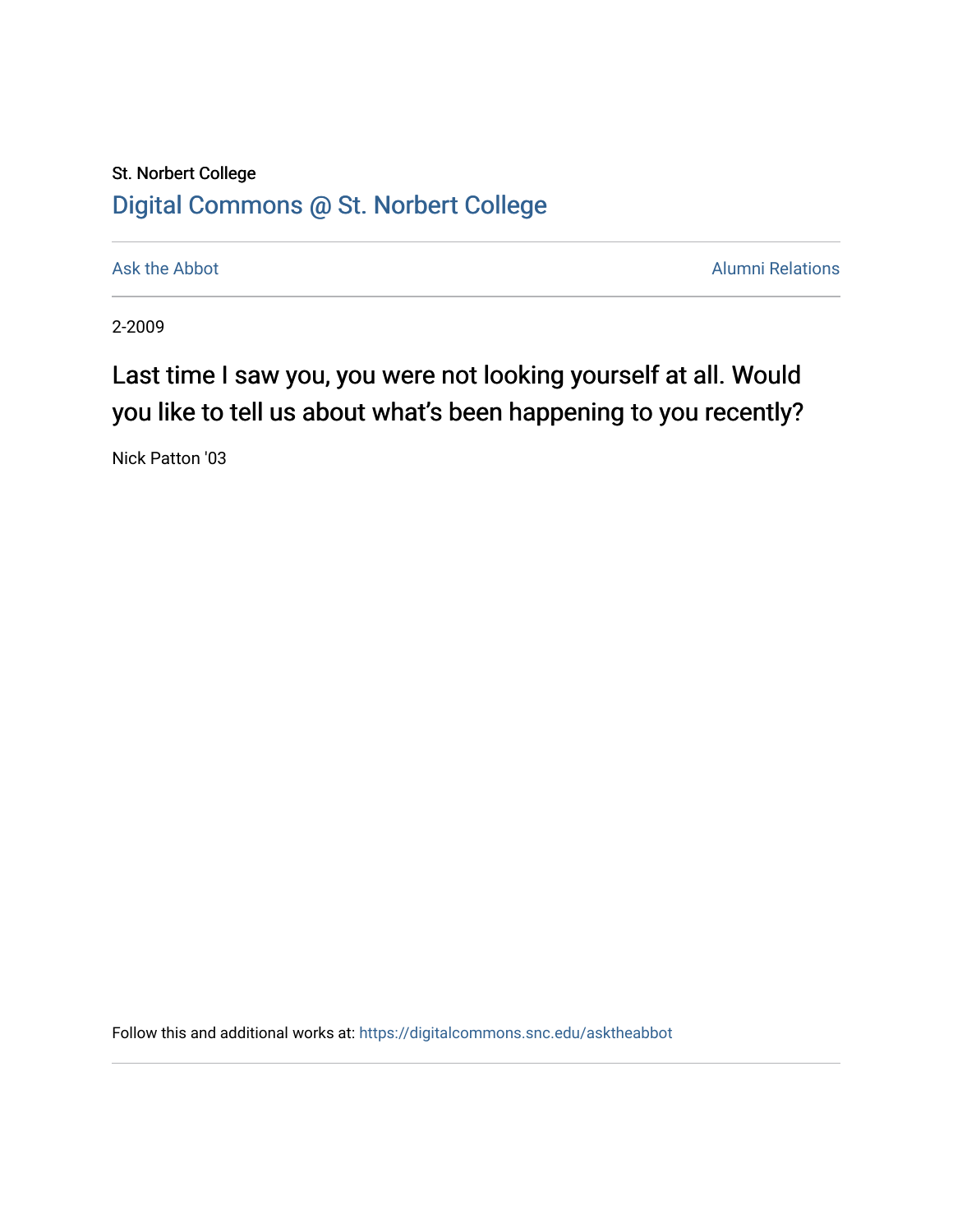



[Academics](https://www.snc.edu/academics) [Admission](https://www.snc.edu/admission) [Campus Life](https://www.snc.edu/campuslife) [Living Norbertine](https://www.snc.edu/livingnorbertine) [Athletics](https://www.snc.edu/athletics) [About](https://www.snc.edu/about)

Q

[Alumni](https://www.snc.edu/alumni/)  $\geq$  [Ask the Abbot](https://www.snc.edu/alumni/abbot/)  $\geq$  February 2009 合

### [Alumni](https://www.snc.edu/alumni/index.html)

[Events & Reunions](https://www.snc.edu/alumni/event/index.html) [Behind the Arch](https://www.snc.edu/alumni/event/behindthearch/) [Benefits and Services](https://www.snc.edu/alumni/benefits.html) [Get Involved](https://www.snc.edu/alumni/getinvolved.html) [Give to SNC](http://giving.snc.edu/) [Alumni Awards](https://www.snc.edu/alumni/awards/index.html) [Knight Lights](https://www.snc.edu/alumni/knightlights/index.html) [Alumni-Owned](https://www.snc.edu/alumni/directory/index.html) [Businesses Network](https://www.snc.edu/alumni/directory/index.html) [Alumni Board](https://www.snc.edu/alumni/alumniboard.html) [Student Alumni](https://www.snc.edu/alumni/saa.html) [Ambassadors](https://www.snc.edu/alumni/saa.html)

[Staff](https://www.snc.edu/alumni/contactus.html)

# February 2009 Question:

Dear Abbot Pennings,

Last time I saw you, you were not looking yourself at all. Would you like to tell us about what's been happening to you recently?

Nick Patton '03

#### Answer:

Nick,

I was glad to see yours amongst the kind faces that attended me during the momentous events of Jan. 6. That was the day when  $I$  – or at least my likeness in marble – was removed from the plinth I have occupied outside the Abbot Pennings Hall of fine arts for more than 40 years.

My statue was handled most gently and respectfully but nevertheless it was an experience bound to prove a trifle unsettling for one of my years. It was reassuring to recognize an old friend like yourself present on that day in particular. (Patton, who works as a graphic designer at St. Norbert, photographed the day's events for the record. – Ed)

The monument will remain in storage until the new library project is complete. When that time comes, it will be placed inside the Mulva Library, providing a safer spot for me for the ages.

This likeness was a gift from dear friends of the college in 1964. The 2,800-pound marble statue was carved in Italy. My



### Ask the Abbot

As the founder of St. Norbert College, and having a prime seat in the center of campus throughout the years, I, Abbot Bernard Pennings, hold the answers to many of your burning questions about the college. [Submit Your Question](https://www.snc.edu/alumni/abbot/index.html)